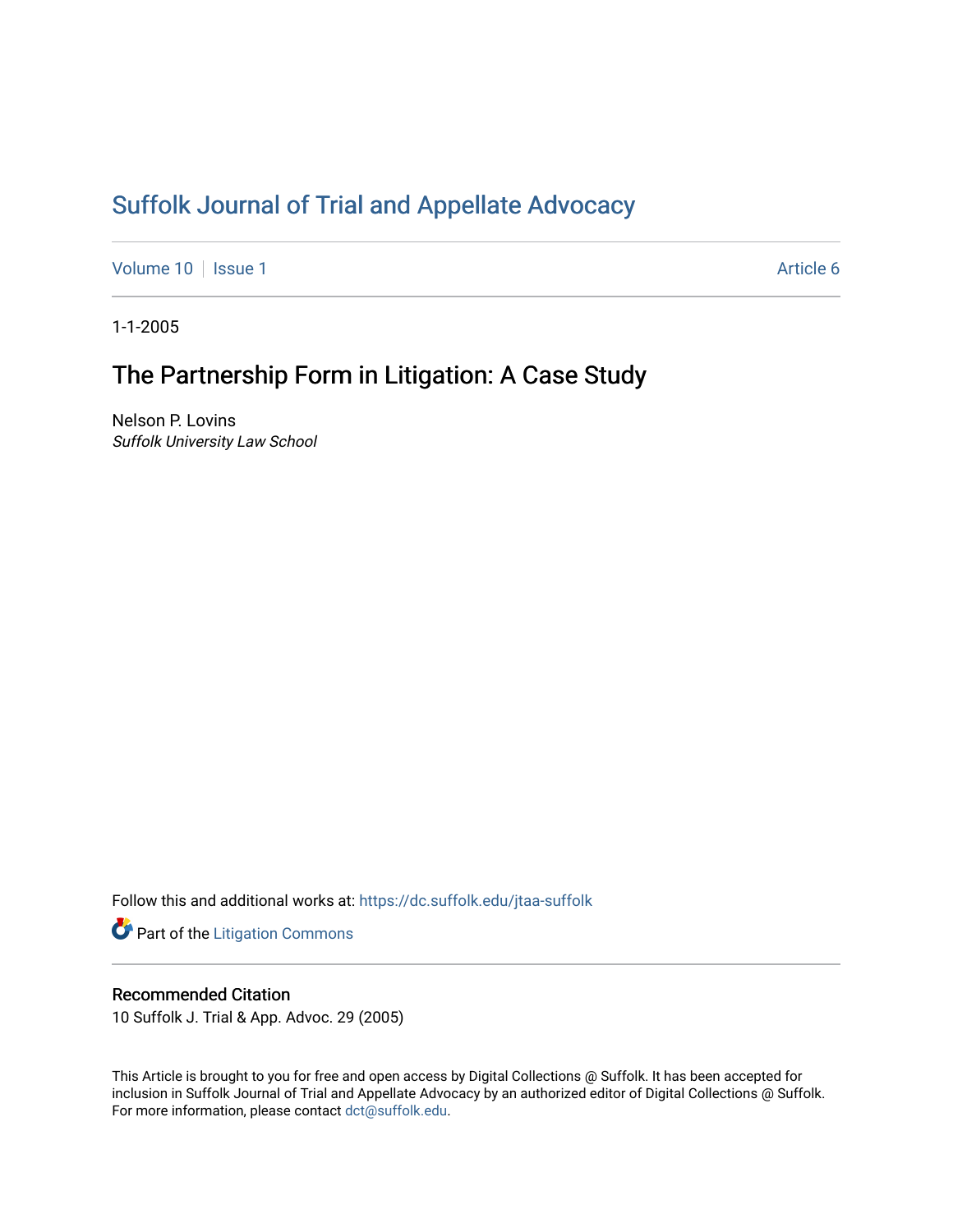# **THE PARTNERSHIP FORM IN LITIGATION: A CASE STUDY**

#### *Nelson P. Lovins\**

The corporate form of doing business is a creature of twentieth century American law, and its application to close corporations has grown in popularity during the last **fifty** years. As a consequence, law schools spend very little time educating students in partnership jurisprudence, lawyers feel more comfortable with the corporate form, and a whole generation of lawyers has less familiarity with partnership law than its predecessors.

This article will examine the law of general partnership in the context of litigation. It will review selected sections of the Uniform Partnership Act and associated case law and discuss their application in litigation utilizing a hypothetical dispute. Finally, various remedies and techniques will be discussed that apply not only to partnership litigation, but business litigation generally.

# I. CRASH COURSE FOR THE NOVICE

## *A. The Nature of the General Partnership*

Unlike the corporation and the limited partnership, the general partnership is not an entity, but rather an association of individuals. In Massachusetts, the Uniform Partnership Act can be found in Chapter 108A.' Section 6 defines the general partnership as "an association of two or more persons to carry on as co-owners a business for profit...  $\cdot$ <sup>2</sup> Indeed, in

A longstanding debate among academicians is whether the partnership is best conceived of as an aggregate of its individual members or an entity separate and

**<sup>.</sup>** Adjunct Professor Suffolk University Law School and principal in the law firm of Lovins & Metcalf, Woburn and Boston, Massachusetts. I wish to thank my associate, Paul M. Rezendes, for his assistance with the content of footnote 56; my secretary, Jill P. Sasso, for her help in the typing and formatting of the proof; and the staff of the *Suffolk Journal of Trial & Appellate Advocacy.*

<sup>&</sup>lt;sup>1</sup> See MASS. GEN. LAWS ch. 108A, § 1 (2005). The Limited Liability Partnership was engrafted onto chapter 108A by amending sections 2, 6, 15, 18, 34, 3 and 40 and by adding sections 45-49 by chapter 281, st. 1995. *See generally* **MASS. GEN.** LAWS ch. 108A (2005).

<sup>2</sup> MASS. **GEN.** LAWS ch. 108A, § 6 (2005); *see also* **UNINCORPORATED BUSINESS** ASSOCIATIONS, **AMERICAN CASEBOOK** SERIES 426 (West Group 2002).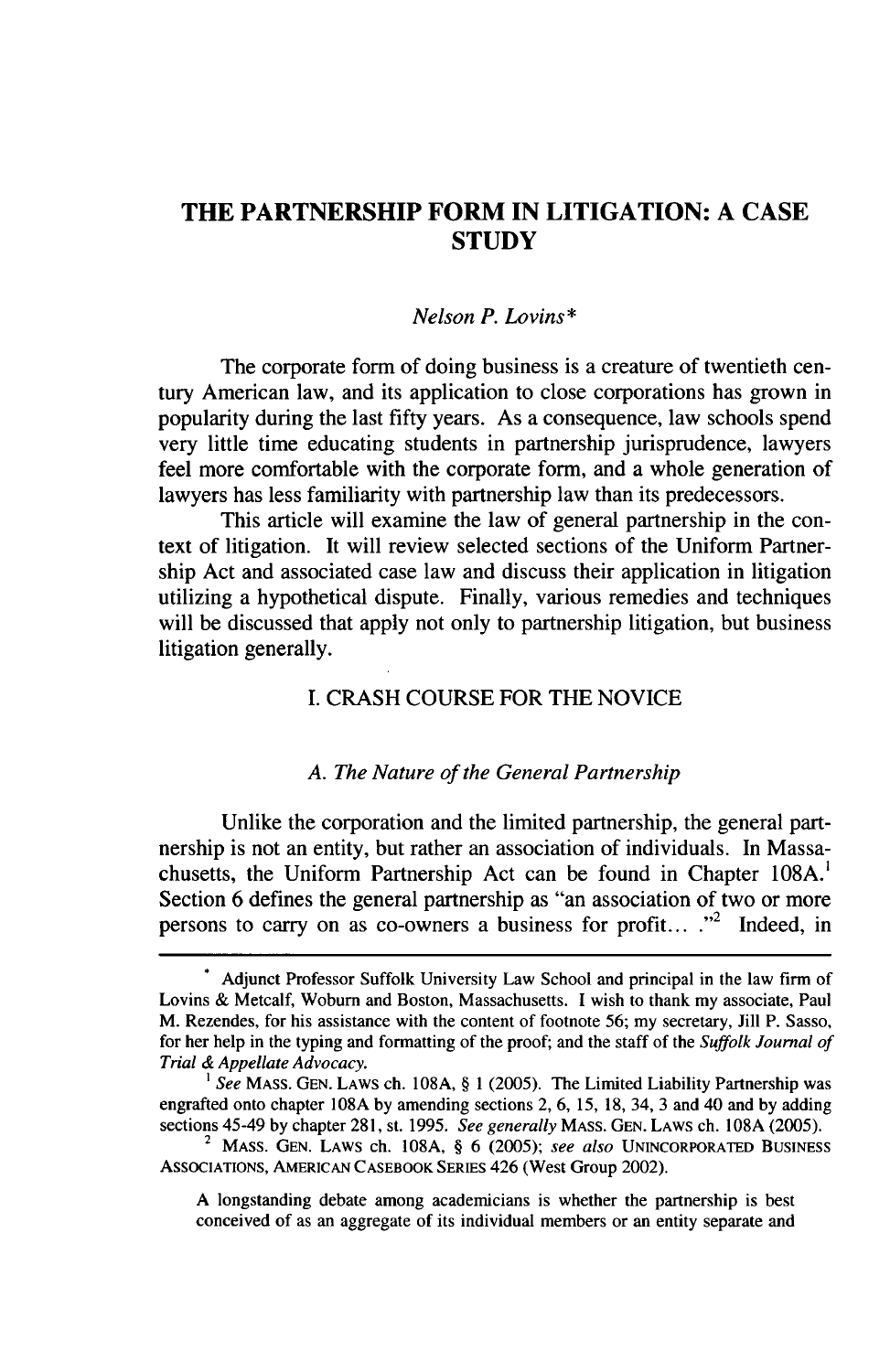Massachusetts the general partnership, with few exceptions, can only sue and be sued in the name of all the partners.<sup>3</sup> However, Rule 17(b) of the Federal Rules of Civil Procedure provides for an entity approach in this connection.4 On the other hand, the limited partnership, a hybrid between the corporation and the general partnership, is considered an entity, and **5** should be sued in its own name.

### *B. Selected Sections of Chapter 108A and Applicable Case Law*

#### 1. Partnership Property and a Partner's Property Rights

The existence of a partnership is a matter of intent,<sup>6</sup> and a sharing in the profits of the business is prima facie evidence of a partnership.<sup>7</sup> Cer-**8** tainly, no written agreement is necessary.

A partner has the right to have the partnership books of account maintained at the principal place of business and has the right to full information on demand. $9\overline{H}$  His rights to an accounting are set out in sections 21, 22 and 43 of chapter 108A.

The law distinguishes between property of the partnership and property rights of its partners. All property originally brought into the partnership or subsequently acquired, by purchase or otherwise, on account of the partnership is partnership property; and property purchased with partnership funds is partnership property, unless a contrary intention ap- $\rm{pears.}$ <sup>10</sup> On the other hand, a partner's property rights are the right to possess specific partnership property for partnership purposes, his share of the profits and surplus and his right to participate in the management of the

distinct from them. At the time when the drafting of the UPA was commenced, the common law generally reflected the aggregate approach. The first draft of the of the UPA, prepared by Dean James Barr Ames.... generally favored the entity approach. However, Dean Ames died and was replaced by William Draper Lewis who favored the aggregate approach. Lewis persuaded the Commissioners to change their approach to the aggregate theory,  $\dots$ .

*Id.* The Revised Uniform Partnership Act provides that "a partnership is an entity distinct from its partners." REVISED UNIF. P'SHIP ACT § 201(a).

- **3** Shapira v. Budish, 275 Mass. 120, 126-27 (1931).
- $4$  FED. R. Civ. P. 17(b).
- <sup>5</sup> Fusco v. Rocky Mountain I Invs. Ltd. P'ship, 42 Mass. App. Ct. 441, 448 (1997).
- **6** Cardullo v. Landau, 329 Mass. 5, 8 (1952).
- **<sup>1</sup>**MASS. **GEN.** LAWS ch. 108A, § 7(4) (2005).
- s *id.* at **§** 6.
- *9 Id.* at *§§* 19, 20.
- **0** *Id.* at *§§* 8(1), 8(2).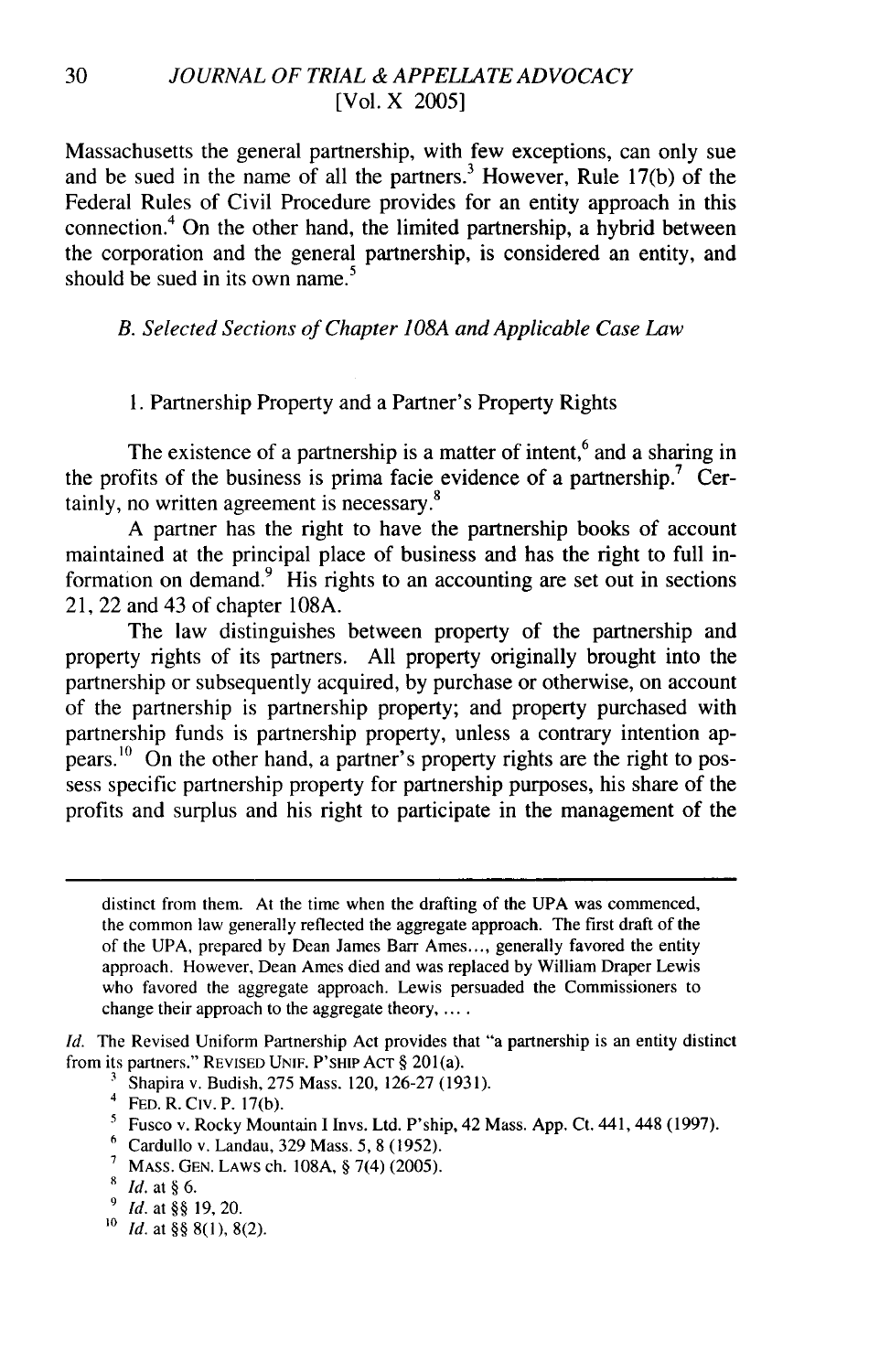business.'1 **A** partner is a tenant in partnership with his co-partners. He is neither a tenant in common, nor a joint tenant. The distinctions are well delineated in the case of *Wills v. Wills:<sup>12</sup>*

When the English courts in early common law began to discuss the legal incidents of partners in partnership property, the concepts of joint tenancy and tenants in common were familiar. But these tenancies were not precisely applicable to partnerships. The attempt of the courts to escape inequitable results of applying the legal incidents of these tenancies to business partnerships produced "very great confusion." The Uniform Partnership Law therefore ended this confusion by creating a new type of tenancy  $-$  a tenancy in partnership. Under this tenancy, a partner is a co-owner with his partners of specific partnership property holding as a tenant in partnership and his interest is his share of the profits and surplus. **...** The interest of the partners in partnership property is *sui generis* and is neither that of joint tenants nor of tenants in common. The partners hold an interest in specific partnership property, not in joint tenancy, but as tenants in partnership. In short, a partner owns no personal specific interest in any specific property of the partnership; the partnership owns the property and the partner's interest is an undivided interest as co-tenant in all partnership property as a "tenant in part- $\frac{13}{2}$  nership."<sup>13</sup>

What this means then is simple: a partner's property rights with regard to the actual partnership property is not ownership in that property itself, but only a right to possess it for partnership purposes. His interest in the partnership is his share of the profits and surplus, and that interest is personal property. <sup>14</sup>

## 2. Dissolution, Wind Up and Termination

The concept of dissolution, wind up and termination often are confused. Dissolution is simply a change in the relationship caused by one of the partners ceasing to be associated in carrying on the business.<sup>15</sup> Dissolution may be caused by any of the following events: termination of the

**<sup>&</sup>quot;** *id.* at, §§ 24, 25, 26.

<sup>12 750</sup> S.W 2d 567 (Mo. Ct. App. 1988); see also Shapira v. Budish, 275 Mass. 120, 126-27 (1931).

<sup>&</sup>lt;sup>13</sup> *Wills, 750 S.W.2d at 572-73 (internal citations omitted).* 

<sup>14</sup>**MASS.** GEN. LAWS ch. 108A, §§ 25(2)(a), 26 (2005).

**<sup>15</sup>** *Id.* at § 29.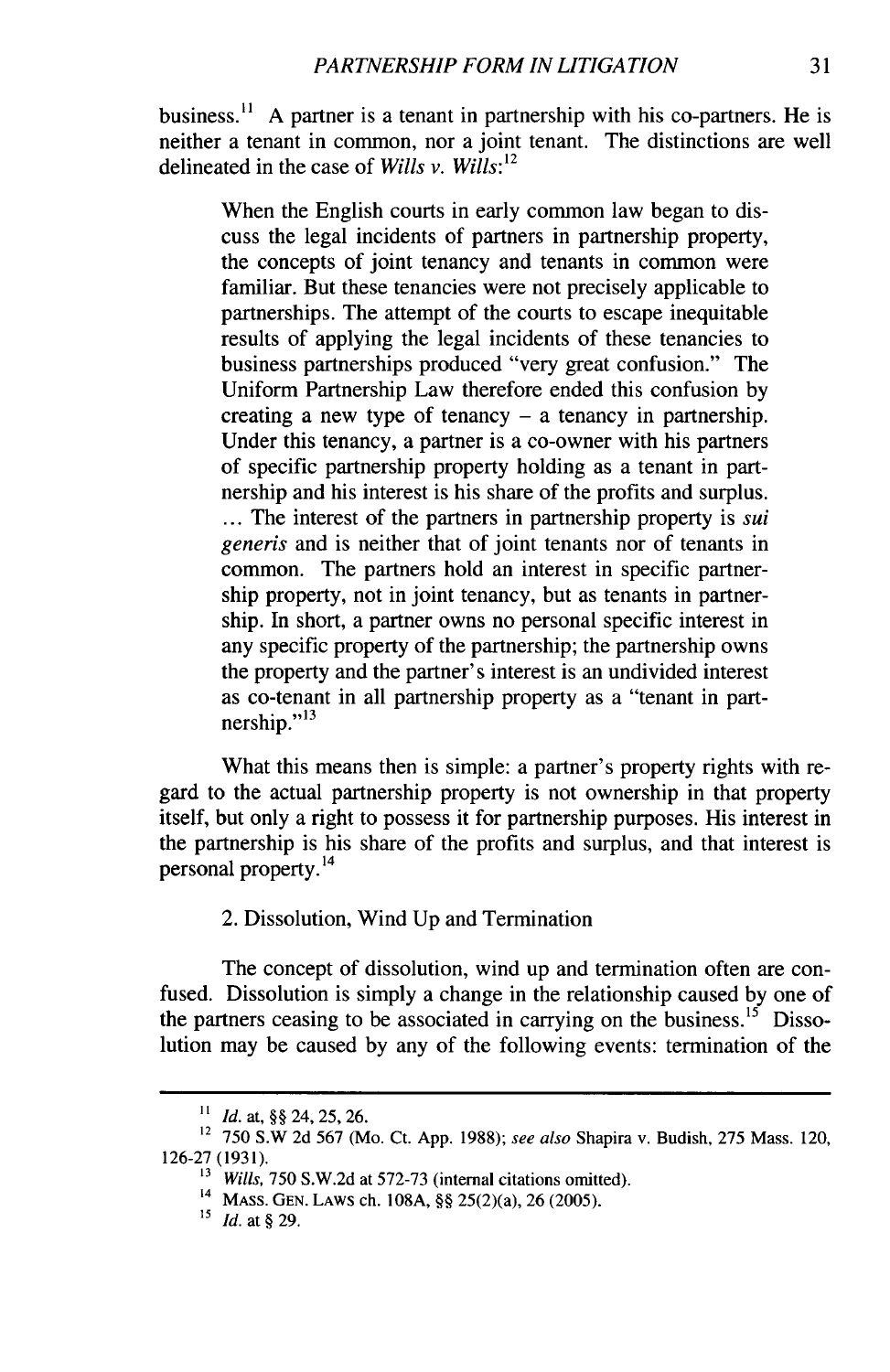partnership term; the express will of all the partners, either before or after any specified term; the express will of any one partner where there is no definite term (a partnership at-will), or in contravention of the agreement, where there is a definite term; the expulsion of any partner pursuant to any power conferred in the agreement; where the continued existence of the partnership becomes a violation of law; the death or bankruptcy of any partner; and the decree of a court.<sup>16</sup> Dissolution does not inexorably lead to termination, as a wind-up period to complete the affairs of the partnership will precede termination and dissolution will not always lead the partnership into a wind-up.<sup>17</sup> The rights and obligations of partners *inter sese* upon dissolution, wind-up and termination may be found in sections 31 through 38 and 40 and 42 of Massachusetts General Laws chapter 108A. However, five cases are very instructive: *Anastos v. Sable,<sup>1</sup>8 Meehan v. Shaughnessy,19 Johnson v. Kennedy,<sup>20</sup>Page v. Page2 1* and *Collins v. Lewis. 2 2*

In *Collins,* the court underscored the difference in the effect of termination when the partnership is at-will rather than for a term.<sup>23</sup> In either case, a partner may dissolve at any time. However, when the dissolution is in contravention of the agreement, the terminating partner will be liable for any damages flowing from a breach of the contract.

Although, a partnership at-will may be dissolved at any time by any of the partners with impunity from contract damages, the question here is whether damages founded on some other theory may be available. This was the question in both the *Page* and *Johnson* cases. In *Page,* the California court held that although a partner at-will has the unfettered right to dissolve, the right must be exercised in good faith because partners are fiduciaries *inter sese*.<sup>24</sup> At first blush, this holding seems to be in direct conflict with the pronouncement of the Supreme Judicial Court in the *Johnson* case. There, one of the partners decided to surreptitiously remove the partnership assets to a secret location just prior to the time that the partners were scheduled to sign a long-term partnership agreement.<sup>25</sup> The

- **18** 443 Mass. 146 (2004).
- **19** 404 Mass. 419 (1989).
- $20$  350 Mass. 294 (1966).
- 21 **55** Cal. 2d 192 (Cal. 1961).
- 22 283 S.W.2d 258 (Tex. Civ. App. 1955).
- **23** *Id.*
- 24 *Page,* 55 Cal. 2d at 196.
- **25** *Johnson,* 350 Mass. at 295-96.

*<sup>16</sup> Id.* at **§§ 31, 32.**

*<sup>17</sup>Id.* at § 30; Adams v. United States, 218 F. 3d 383, 388 (5th Cir. 2000); *see also infra* notes 43-47 and accompanying text (discussing valuation of a partner's interest when he dissolves in contravention of the agreement where the remaining partners choose to continue the business rather than to liquidate).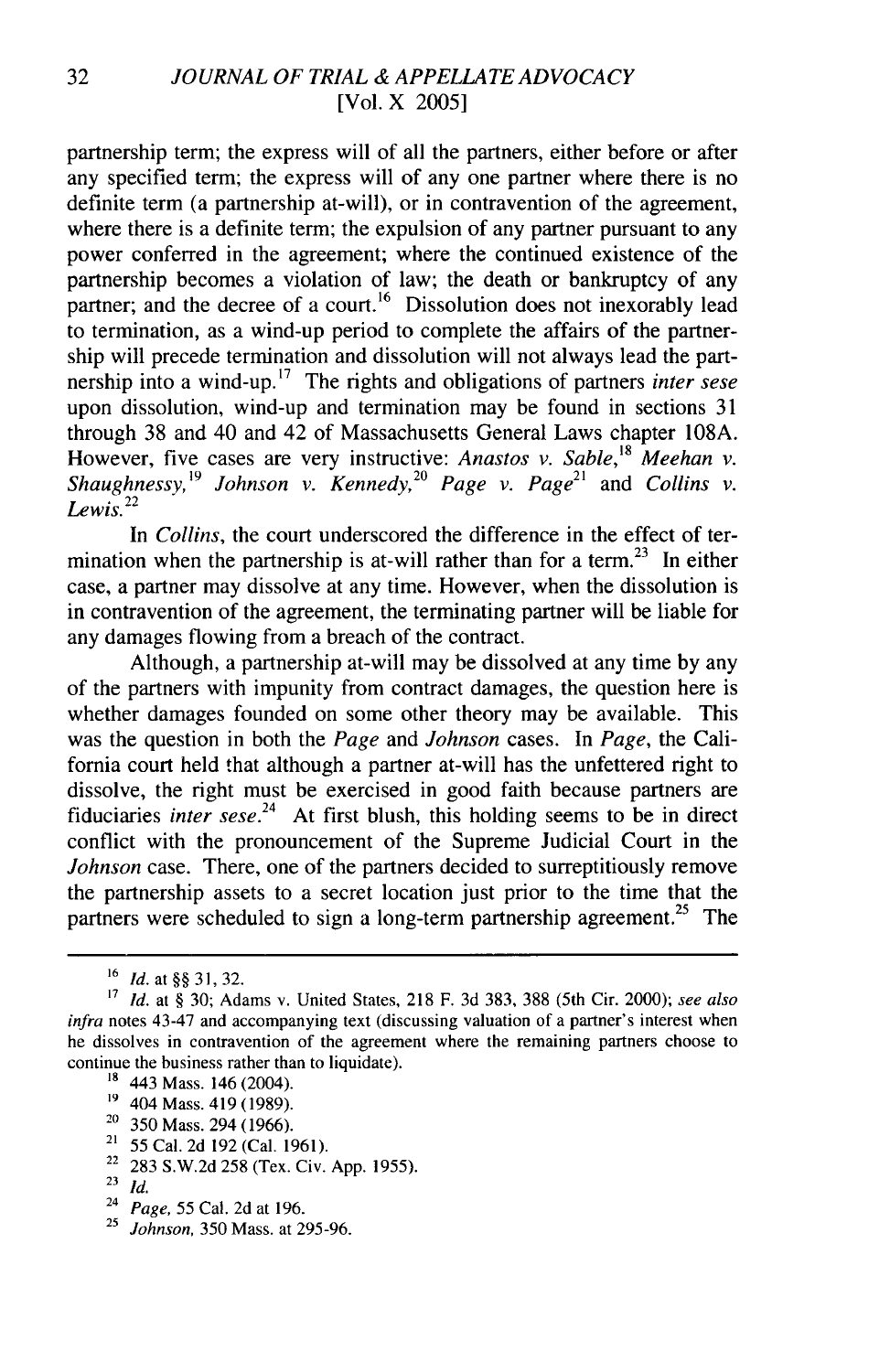plaintiff claimed the dissolution was wrongful and that he was entitled to **<sup>26</sup>** damages.

The *Johnson* court first decided that negotiations for a term agreement did not alter the fact that the partnership was at-will.<sup>27</sup> Accordingly, the court stated, "in a partnership of indefinite duration, any partner may dissolve the firm at any time."<sup>28</sup> Citing to chapter 108A, section 38(1) of the Massachusetts General Laws, the court said that because the termination of an at-will partnership, "however unseemly in manner and method,"<sup>29</sup> was not wrongful, the plaintiff was entitled to his full share. This rather strict language in *Johnson* appeared to have choked off any possible argument based on fiduciary obligations. However, when the Supreme Judicial Court decided the seminal case of *Meehan v. Shaughnessy,<sup>3</sup>°* it provided helpful clarification:

The wrongful conduct described in §§ 31 and 38 consists of dissolving the partnership before its term. We have noted that the dissolution of a partnership at will, "however unseemly in manner and method, [is] not a legal wrong." This statement from *Johnson* recognizes that dissolution of a partnership at will is not "wrongful" or "in contravention of the agreement" within the meaning of either § 31 or § 38, and is therefore not a "legal wrong" that would trigger the remedies of § 38 (2). ... We emphasize that the § 38 (2) remedy is in addition to, and distinct from, the remedy provided by § 21 for wrongdoing which is not connected with a premature dissolution.<sup>3</sup>

The recent case of *Anastos v. Sable32* has clarified the rights of partners who dissolve in contravention of a partnership agreement.<sup>33</sup> In that case, one of three partners filed a petition to dissolve under section 32 prior to the term of the agreement and sued for the value of his partnership interest.<sup>34</sup> The other partners counter-claimed for the damages incurred as a result of the wrongful dissolution.<sup>35</sup> The elements of these damages were

**<sup>31</sup>***Meehan,* 404 Mass. at 429 n.6; *see also* Holmes v. Darling, 213 Mass. 303 (1913); *In re* Curran, 157 B.R. 500 (Bankr. D. Mass. 1993).

 $33$  *Id.* 

*35* **id.**

<sup>26</sup>*Id.* at 296.

<sup>27</sup>*Id.* at 298.

<sup>28</sup>*Id.*

<sup>29</sup>*id.*

<sup>&</sup>lt;sup>30</sup> 404 Mass. 419 (Mass. 1989).

<sup>&</sup>lt;sup>32</sup> 443 Mass. 146 (2004).

<sup>34</sup> *Id.* at 147.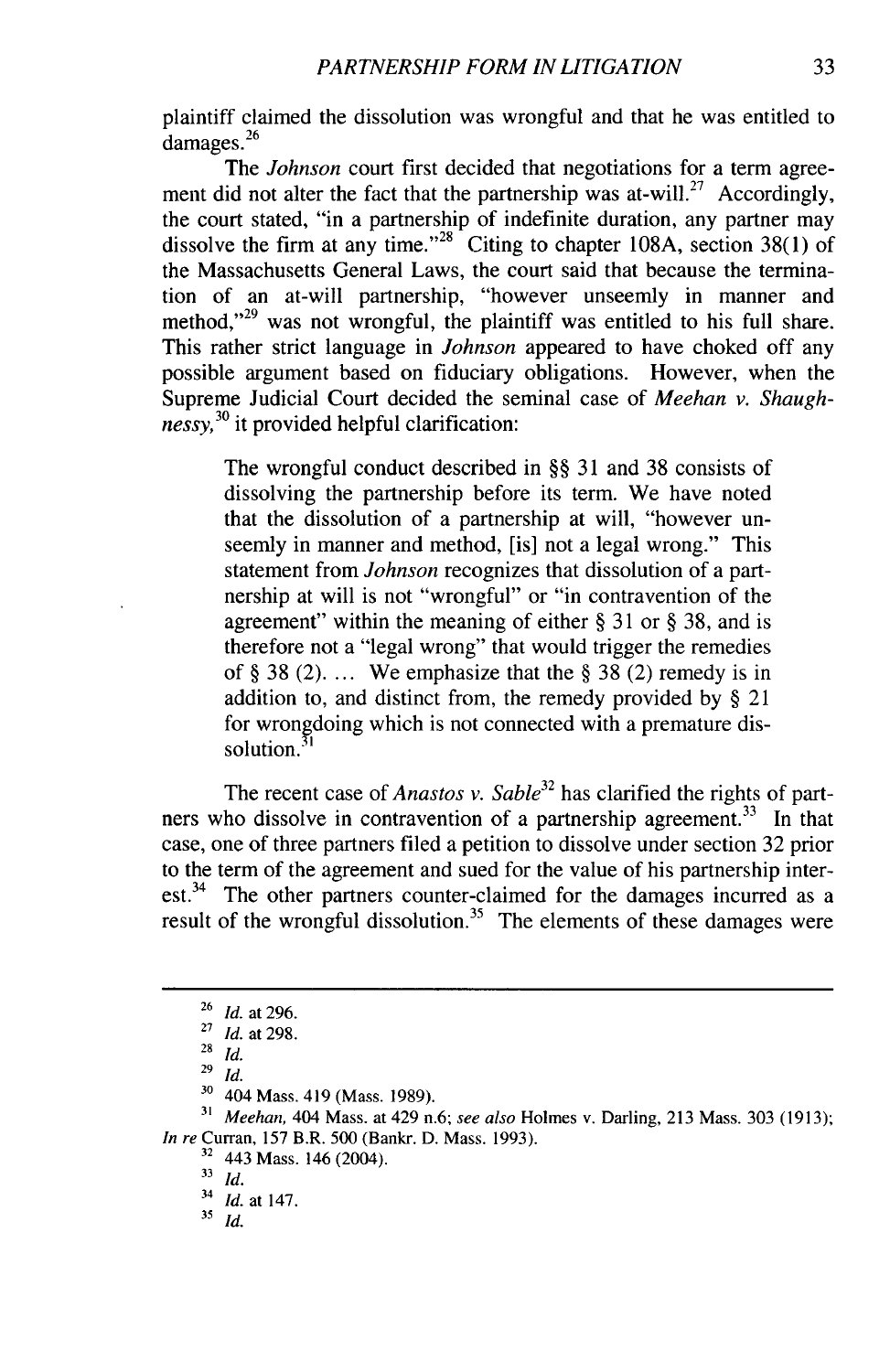the subject of a stipulation.<sup>36</sup> Because the remaining partners chose to continue the business as a going concern, the question as to value was whether it was a one-third liquidation value or a discounted value.<sup>37</sup> The trial judge found that because the remaining partners wanted to continue and the plaintiff's interest was a minority interest with restrictions on control, the value of the plaintiff's interest was less than one-third of the partnership  $net$  assets.<sup>38</sup>

Whether to use a liquidation or going concern method when a partner dissolves in contravention of the agreement and the remaining partners wish to continue presented a question of first impression on appeal.<sup>39</sup> In these circumstances, the remaining partners may elect to continue.40 The plaintiff nevertheless asserts that the liquidation method (net assets value of each share) is proper.<sup>41</sup>

The Supreme Judicial Court said that when a partner dissolves in contravention of the agreement, the other partners have two options.<sup>42</sup> They may either terminate and recover damages from the wrongdoer or they may continue, if they wish, and pay the wrongdoer *"the value of his interest in the partnership* at the dissolution, less any damages recoverable."<sup>43</sup> The court said that under sections  $38(2)(a)(I)$  and (II), had the remaining partners chosen to terminate, the plaintiff would have been entitled to his net asset value less any damages.<sup> $44$ </sup> However, because the defendants chose to continue the business, the plaintiff's rights were governed by section  $38(2)(c)(II)$ .<sup>45</sup> That section excludes good will from the value of the departing partner's interest and, the court reasoned, were it intended to apply to partnership assets at liquidation, good will would not have been mentioned.<sup>46</sup> The court concluded that the going concern method was correct for valuation purposes under the circumstances.<sup>47</sup>

**41** *Anastos,* 443 Mass. at 149.

**<sup>43</sup>***Id.* (quoting **MASS.** GEN. LAWS ch. **108A,** § 38(2)(b)) (emphasis in original); *see also* **MASS. GEN.** LAWS ch. 108A, § 38(2)(a) (2005).

44 *Anastos,* 443 Mass. at 150.

<sup>46</sup>*Id.* at 150-52.

41 *Id.* at 152.

<sup>36</sup>*Id.* at 148.

**<sup>17</sup>** *Id.* at 147-48.

<sup>38</sup> *id.*

**<sup>39</sup>** *Anastos,* 443 Mass. at 149.

<sup>40</sup>*Id.; see also* **MASS. GEN.** LAWS ch. **108A,** § 38(2)(b) (2005).

<sup>42</sup>*Id.* at 150.

<sup>45</sup>*id.*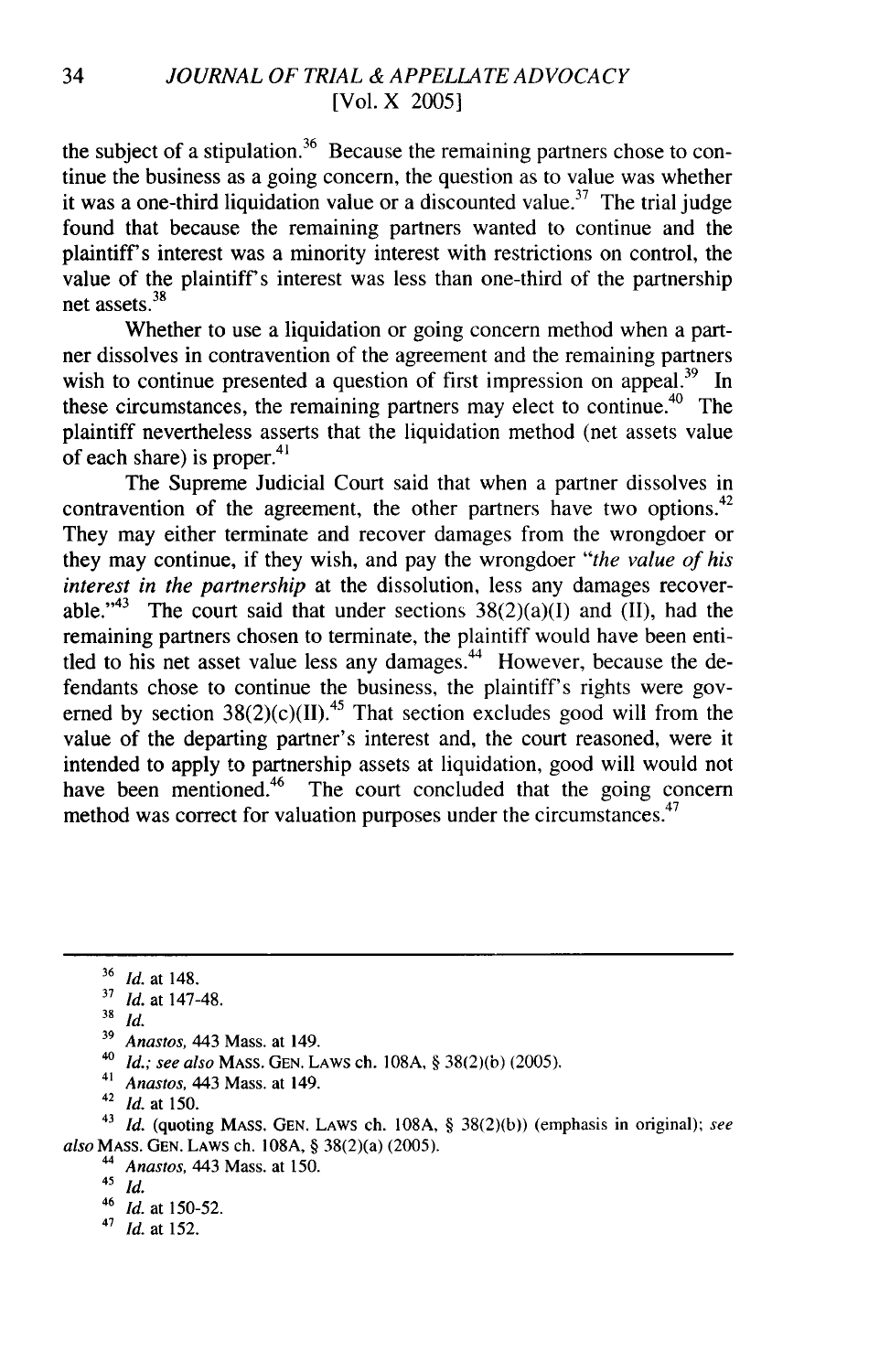#### *C. The Requisites for an Injunction*

The judicial attitude toward preliminary injunctive relief has changed substantially over the last twenty years. Today, it is extremely rare to obtain *ex parte* relief; and creative arguments by defendants concerning the absence of irreparable harm, even where there is a likelihood of success, may nevertheless win the day.

In 1980, the Supreme Judicial Court announced that an injunction may issue where a plaintiff enjoys a reasonable likelihood of success on the merits of the case; is suffering and, absent the requested relief, will continue to suffer irreparable harm; and where the balancing of harms and public interest favor the issuance of the injunction. $48$  In Massachusetts, the bedrock for the issuance of an injunction had always been adequacy of legal remedy. In other words, if the damages remedy were available to a plaintiff, then a court sitting in equity would not exercise its jurisdiction. With the adoption of the Massachusetts Rules of Civil Procedure in 1975 and the blurring of the lines between law and equity, "adequacy of legal remedy" began to loose its luster, at least as a catch phrase. Nevertheless, it is alive and well within the notion of "irreparable harm." In other words, if a respondent can demonstrate the availability of damages, the plaintiff may not have a case of irreparable harm and no injunction should issue.

### II. THE HYPOTHETICAL CASE

In reading the facts of the case, it is important to remember that partners owe one another a fiduciary duty *inter sese.* In the now familiar case of *Donahue v. Rodd Electrotype,49* the Supreme Judicial Court announced that shareholders in a close corporation owe a duty to one another of utmost good faith and loyalty.<sup>50</sup> In so deciding, the court said that this was the same duty owed by partners *inter sese*.<sup>51</sup> Thus, partners do not owe one another merely a duty of good faith and loyalty, but rather *utmost* good faith and loyalty.<sup>52</sup>

#### *A. The Facts*

Jan and David have been partners for nearly twenty years. About fifteen years ago, they reduced their agreement to writing, making it clear they were operating as partners under the Massachusetts version of the

<sup>&</sup>lt;sup>48</sup> Packaging Indus. Group v. Cheney, 380 Mass. 609, 617 (1980); see also GTE Prod. Corp. v. Stewart, 414 Mass. 721, 723 (1993).

 $49$  367 Mass. 578 (1975).

<sup>50</sup>*Donahue,* 367 Mass. at 598.

*<sup>&</sup>quot;' Id.* at 587.

<sup>52</sup> *Id.* at 598; *see generally* Meinhard v. Salmon, 249 N.Y. 458 (1928).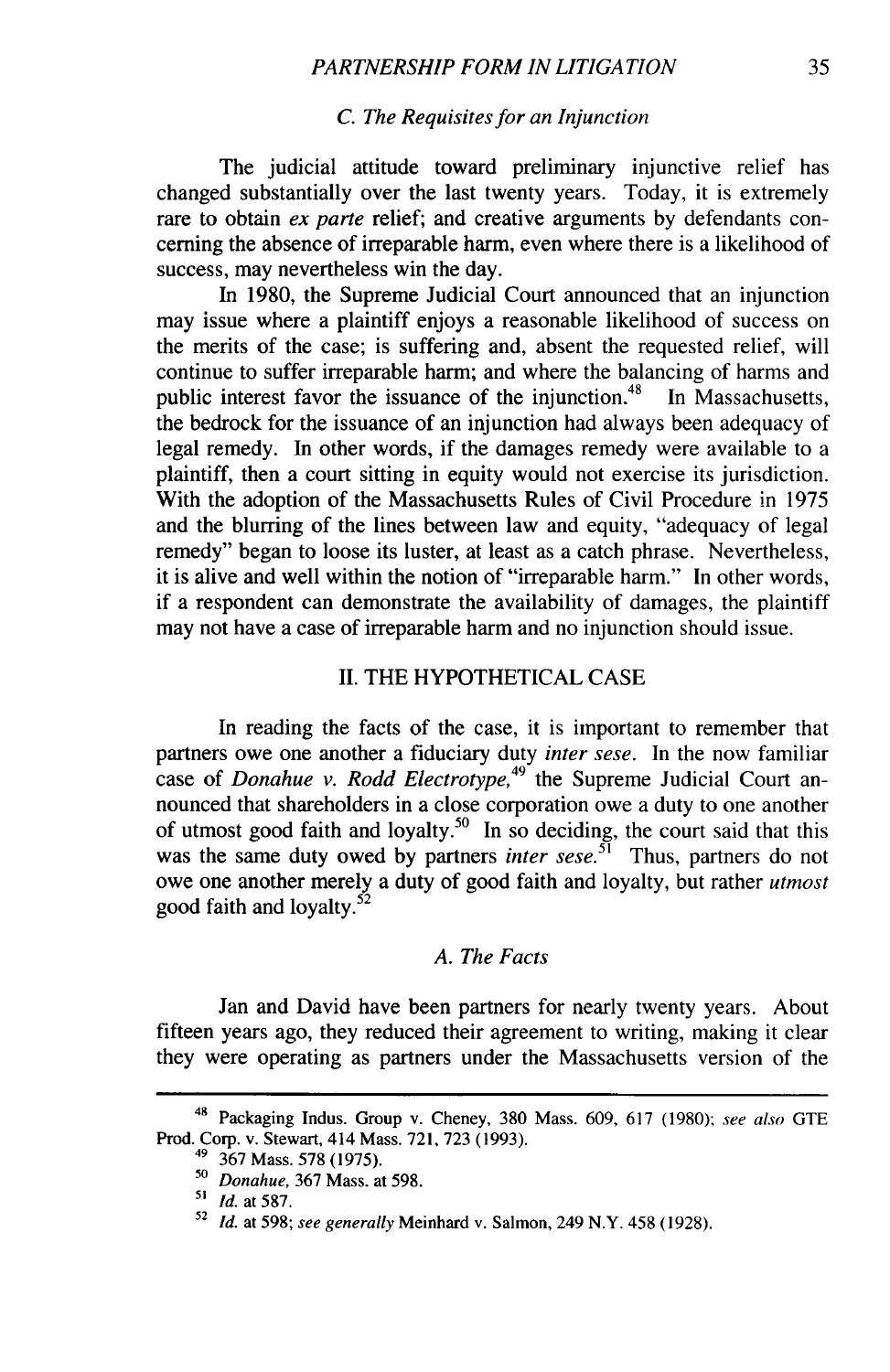Uniform Partnership Act. About ten years ago, they were lovers for a brief period. This fact will become an issue in the litigation, albeit a minor one. Both have married since that time.

The two partners are well known local designers of women's clothing with distinct, but complementing styles. After working together for a short period, they decided to open a small retail location, where they have remained until the time of the litigation. From that site, they have designed and sold their creations. The clothing was produced at various off-site locations and by various manufacturers based on the designs and patterns of the partners.

A summary of the provisions of the agreement in corresponding numbered paragraphs follows below:

- 1. Establishment of the partnership under the name of Jan and David Creations.
- 2. That the partnership has already been in existence for a number of years.
- 3. That the partnership shall continue until terminated as herein provided.
- 4. Assets were to be divided into three categories assets purchased by the partnership, each of the partners and jointly by the partners. The capital accounts would then reflect these values.
- *5.* Net profits were to be shared according to a formula. Certain designs were done individually and others were done jointly. After all of the cost of goods and expenses of production were determined, each partner's profits were determined on a net basis. As a result, the more prolific the partner, the greater the share of the profits.
- 6. Salaries and draws were based on the above formula, which could be reduced by the cost of any employee hired to cover for any partner absent from the business for more than thirty days.
- 7. The partners had day-to-day joint management of the business and had no authority for extraordinary action without the consent of all the partners.
- 8. The books were to be maintained at the principal office of the business and each partner was to have access at all times.
- 9. The partnership could be "terminated and dissolved" *(sic)* upon a ninety-day notice prior to the end of any fiscal year to terminate at the end of such year. "Upon termination ..., the affairs shall be wound up." *(sic).* The assets would then be liquidated and the net proceeds distributed in accordance with parties' capital accounts.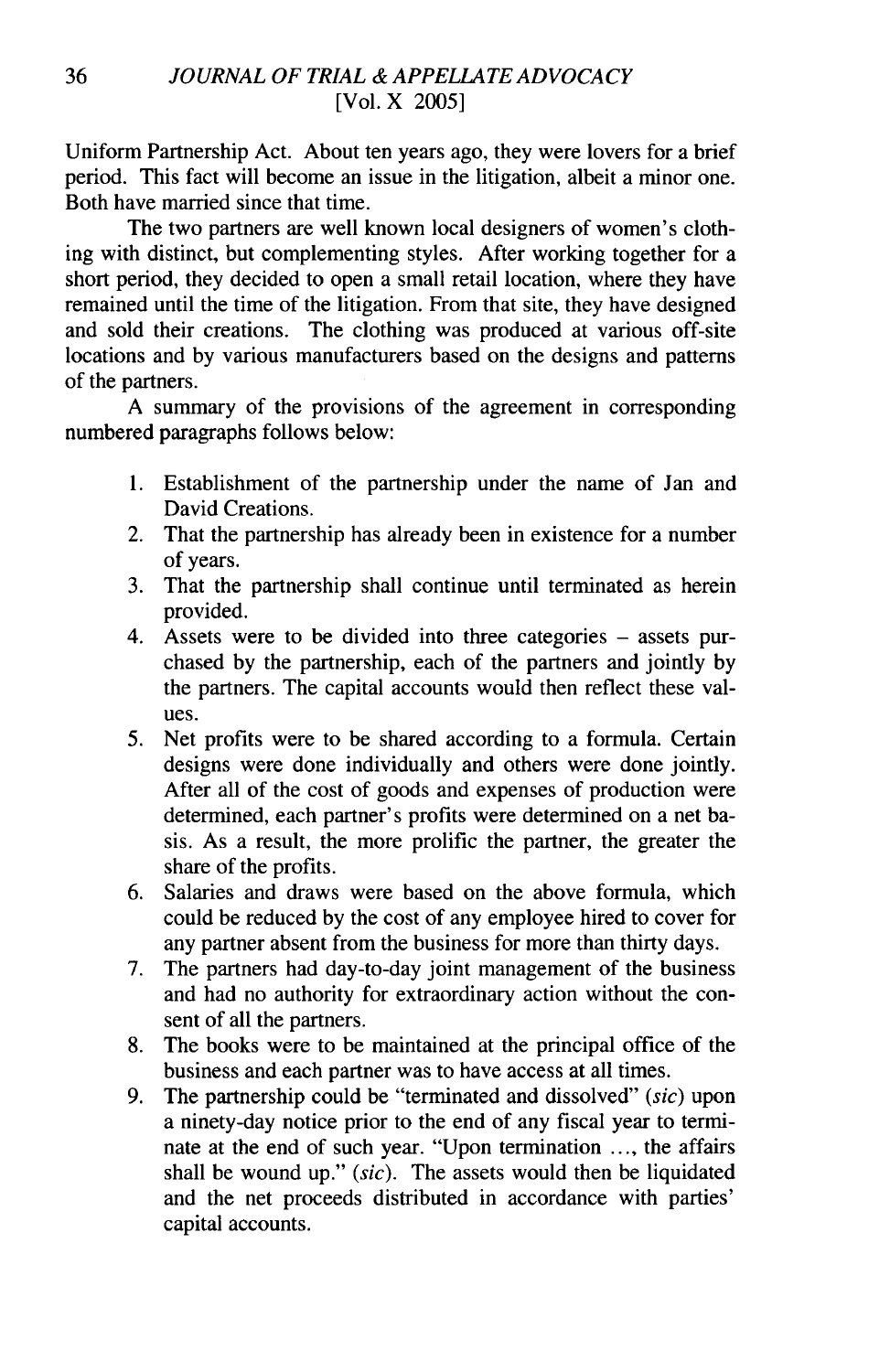In January through March of both 2003 and 2004, Jan resided in Florida with her then fiance. Despite this time away from the business, she continued to create designs and remained in contact with both the sales staff and David. She was charged with the extra salaries paid to the sales people who substituted for her sales functions.

In early 2004, David began to complain about Jan's absence from the business. Jan believed this was motivated by David's jealousy over Jan's fiancé. Because her future plans contemplated winters in Florida, she offered him extra time off during the summers. But David found this unacceptable. Finally, beginning in May 2004, the two partners began to exchange buy-out proposals, which continued throughout the summer.

A key sticking point in these proposals was the nature of the legal property in the clothing designed by each designer. David's position was that he, rather than the partnership, owned the clothing designed by him and that he ought to be able to remove it to his new planned location. Jan's view was that, regardless of who designed the clothing, all of it was a partnership asset and, absent an agreement, it all should be liquidated at auction or a going-out-of-business sale, with the proceeds distributed thereafter in accordance with the capital accounts formula in section 9 of the agreement.

In July 2004, David notified Jan of his intent to dissolve, effective on December 31. However, because he became completely frustrated with his inability to strike a deal with Jan during the summer, he removed all "his" inventory without notice and after hours on the Friday evening before Labor Day. Jan immediately filed her action, seeking an injunction and damages. Among other things, she asked for an immediate return of the inventory to the business location of the partnership, asserting that it needed to be liquidated (preferably at a going-out-of-business sale, which she claimed would bring the highest value) with the proceeds applied in accordance with the agreement, and a prohibition against the removal of any additional inventory. David responded by claiming that Jan failed to show irreparable harm and was, therefore, not entitled to an injunction.

#### *B. The Analysis*

Although the partnership was reduced to a signed agreement, the agreement did not contain any definite term for its existence. Indeed, it included a mechanism for dissolution and termination, albeit inartfully drafted. Furthermore, David can argue that under *Johnson v. Kennedy* removal of the partnership assets<sup>53</sup> to another location is not wrongful

**<sup>53</sup>**Apparently, in anticipation of an argument that he has acted wrongfully, he claims he has the right to remove "his" creations based on that part of the agreement that sets draws and profits based on a production formula. This argument is not likely to prevail as it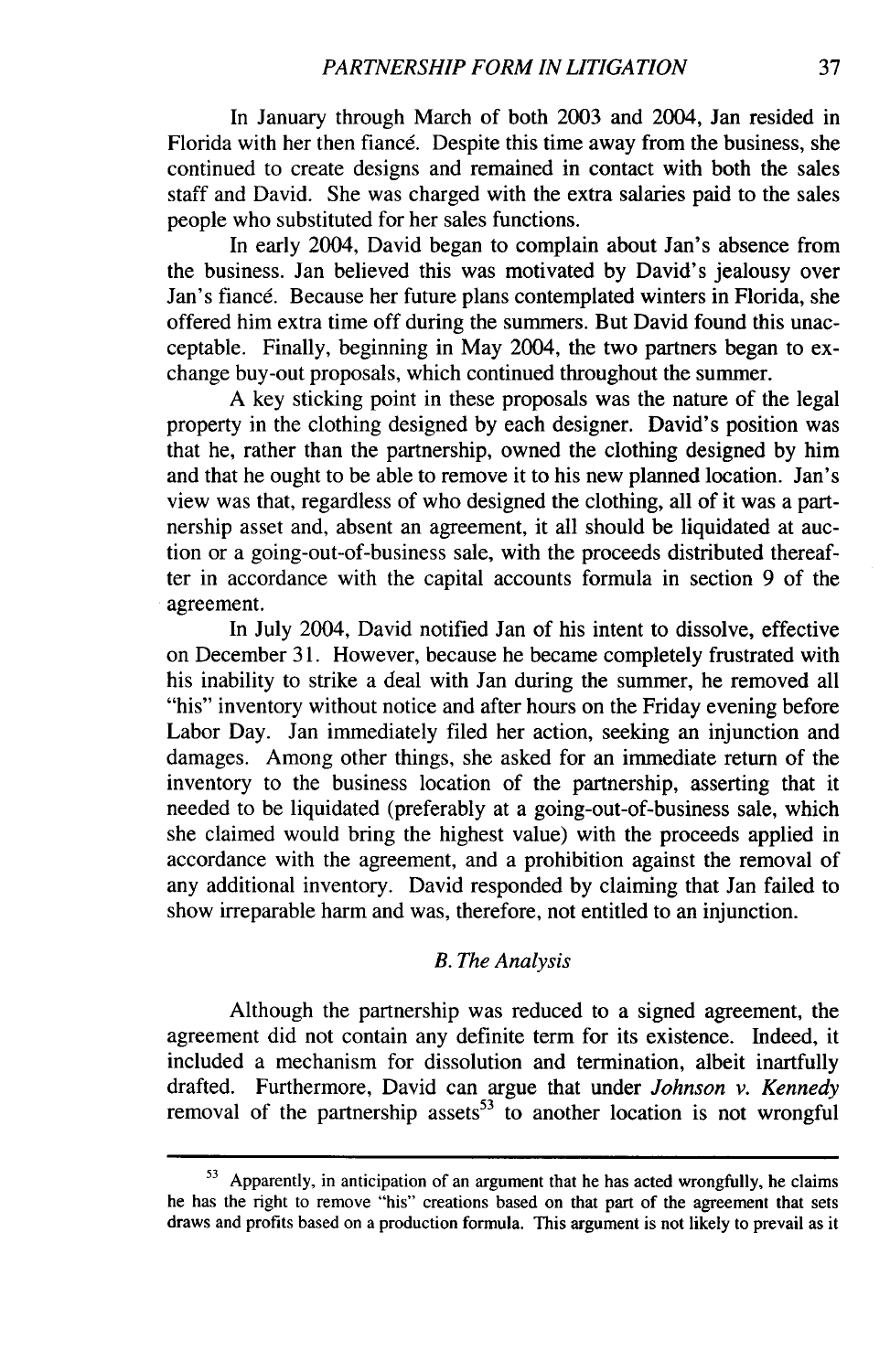("however unseemly in manner and method"), because of the at-will nature of the partnership agreement. Jan, on the other hand, may ague that even if this is an at-will partnership, dissolution by any means other than that articulated in the agreement is wrongful. In other words, had no mechanism existed, David's actions may well have come within the protections of the *Johnson* case. But, David breached an agreement containing a specific term. Simply stated, the method and timing for dissolution and liquidation were specifically provided for.

Has David dissolved in contravention of the agreement where no term was provided, but where he failed to follow the mandated mechanism? If he has acted in contravention of the agreement, then Jan may be entitled to damages for breach of the agreement. On the other hand, if the dissolution did not violate the agreement, then Jan may nevertheless be entitled to damages under section 21 of Massachusetts General Laws chapter 108A (assuming David profits from the assets he removed and they are found to be partnership assets) even if contract damages are not available.

David's claim that he has not acted wrongfully because the inventory he removed is "his inventory" is unlikely to prevail,<sup>54</sup> because property acquired on account of the partnership is partnership property under section 8(1) and he has the right to possess partnership property only for partnership purposes.<sup>55</sup> If this is correct, then David has converted partnership property; however, because damages should be available for conversion, this notion may interfere with the issuance of an injunction. On the other hand, if Jan can persuade the court that the liquidation of all, rather than part, of the property (at an auction or going-out-of-business sale) would bring greater proceeds, but that the damages are not calculable, she may obtain the injunction. Additionally, Jan may argue that paragraph 9 of the agreement contemplates an orderly liquidation that she is being denied and that this loss is also not susceptible of a damage calculation.<sup>56</sup> In any

54 *See supra* note 53.

is clear the partners were working for the partnership and creating partnership assets.

**<sup>55</sup>** MASS. **GEN.** LAWS ch. 108A, § 25(2)(a) (2005). A partner's interest in the partnership is his share of the profits and surplus. *Id.* at § 26.

<sup>&</sup>lt;sup>56</sup> "Injunctive relief is appropriate when damages are difficult to measure." A.W. Chesterton, Inc. v. Chesterton, 907 F. Supp. 19, 23 (D. Ma. 1995). *See also* New Boston Sys., Inc. v. Joffe, No. 93-6343 1993 Mass. Super. LEXIS 108 Mass. (Nov. 28, 1993) (Volterra, J.) (commenting that "[Diamages would be much more difficult to calculate and therefore present the type of irreparable harm ideally suited to a preliminary injunction."). The rule of law in *Chesterton* is amply supported by other precedent as well. For instance, in *Davis v. New England Railway Publishing Company,* 203 Mass. 470 (1909), plaintiff complained he was omitted from a directory purporting to list all reputable express delivery companies in the Boston area. *Id.* at 477. By being left out of the directory, the plaintiff said, the impression was created that he simply did not exist with the result that business was diverted away from him. *Id.* at 478. The Supreme Judicial Court overruled a demurrer saying, "It is peculiarly a case for equitable relief.... The extent of the injury cannot be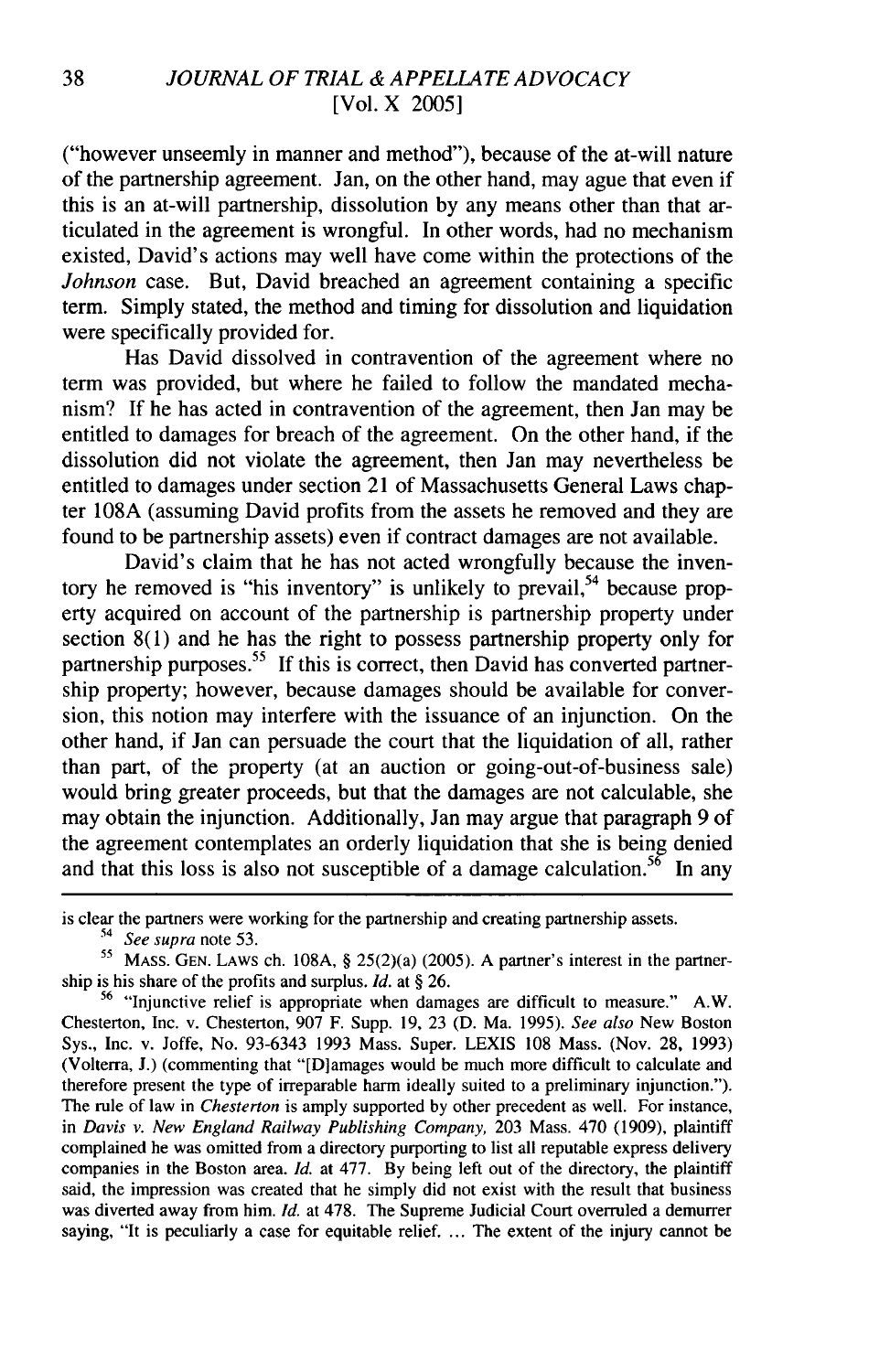event, a court should issue an order prohibiting the removal of any further property. If Jan is unsuccessful in obtaining an order for the return of the property, she may want to consider asking for the appointment of a receiver to take possession of all the partnership property to liquidate the same. This should accomplish her purposes without an injunction, as the receiver will take possession of all partnership assets and liquidate the same. Finally, if David has removed the books and records, an injunction should be available ordering their return, as the books and records are to be maintained at the principal office, accessible at all times and all the partners have equal rights in the management of the business both as a matter of law and under the agreement.<sup>57</sup>

On the question of the issuance of an injunction, irreparable harm<sup>58</sup> and likelihood of success have been discussed above. The court will next need to balance the risk of irreparable harm to the plaintiff, if the injunction does not issue, against any potential irreparable harm to the defendant

Non-competition agreements to protect good will are enforced on this basis. As the Supreme Judicial Court has explained:

The policy of the law is that business men should keep their contracts, and not turn the contractee over to the uncertain remedy of an action at law for damages for non-performance." ... The basis of the equitable relief is that the damages suffered or to be suffered are irreparable, or that an action at law would not afford adequate damage. ... Applying the rule to the facts shown by the report, it is plain the exercise of the defendant's business by him alone or in association with others in the City of Boston would probably interfere with the tendency, from habit, of customers to resort to the plaintiff to obtain the services which he furnished and they were accustomed to receive at his office; ... *and the damages which he would be able to prove would be inadequate, and unsubstantial, for the reason that the basis for the computation would be too speculative, conjectural or uncertain.*

Edgecomb v. Edmonston, 257 Mass. 12, 18-19 (1926) (quoting Feigenspan v. Nizolek, 65 A. 703, 707 (1907)) (citations omitted, emphasis added); *see also* Lufkin's Real Estate, Inc. v. Aseph, 349 Mass. 343, 346 (1962) (commenting "It is the practical difficulty of establishing monetary damages which is the basis for the equitable relief afforded by the specific enforcement of this type of contract") (quoting from Snelling  $\&$  Snelling of Massachusetts, Inc. v. Wall, 345 Mass. 634, 635 (1963)).

**<sup>57</sup>**MASS. GEN. LAWS ch. 108A, §§ 19, 24 (2005); *see supra* paragraphs 7 and 8 of the partnership agreement between Jan and David.

<sup>58</sup>*See* Packaging Indus. Group v. Cheney, 380 Mass. 609, 617 (1980) (concluding irreparable harm is that harm that cannot be vindicated on final judgment).

measured accurately in an attempt to assess damages." *Id.* at 478-79. *See also* Hull Mun. Lighting Plant v. Massachusetts Mun. Wholesale Elec. Co., 399 Mass. 640 (1987) (stating damages inadequate where injury to plaintiff threatens the very existence of the business); Allied Mktg. Group Inc. v. CDL Mktg. Inc., 878 F.2d 806, 810 (5th Cir 1989); Union Nat'l Life Ins. Co. v. Tillman, 143 F. Supp. 2d 638 (N.D. Miss. 2000); Eutectic Welding Alloys Corp. v. Zeisel, 11 F.R.D. 78, 80 (D.N.J. 1950) (holding failure of ongoing business irreparable harm).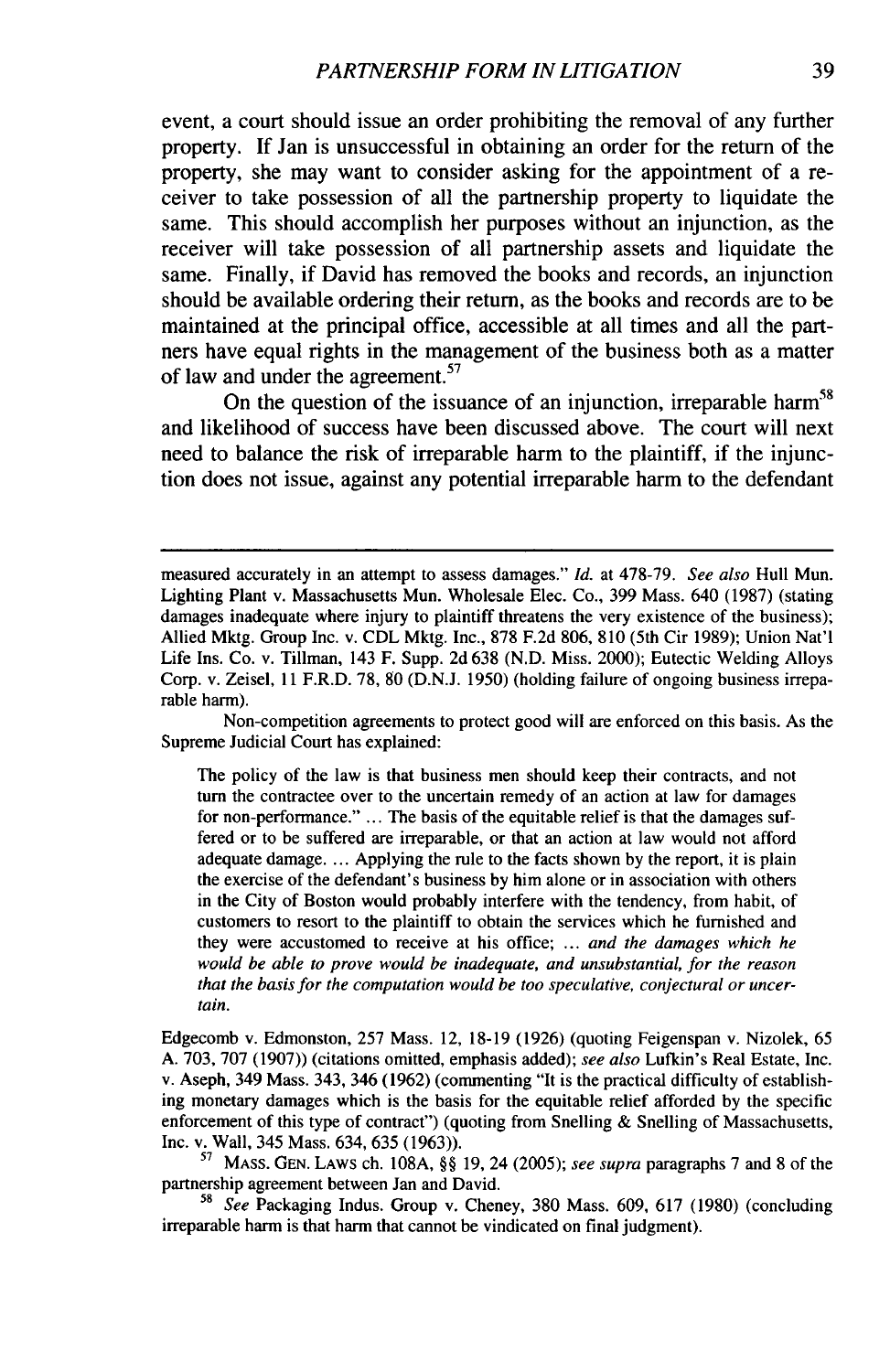by the entry of the requested relief. $59$  Finally, the plaintiff here should argue that the public has an interest in seeing that contracts are enforced.

# III. SOME TECHNIQUES AND REMEDIES TO BE CONSIDERED IN BUSINESS LITIGATION GENERALLY

## *A. Injunctive Relief*

The injunction is a powerful and frequently used tool in business litigation and the litigator will need to be familiar with *Packaging Industries v. Cheney6°* and its progeny as well as Rule 65 under the Massachusetts and Federal Rules of Civil Procedure.<sup>61</sup> One element of Rule 65 frequently overlooked, especially in Massachusetts courts, is the requirement of security. The rule mandates that no injunction "shall issue except upon the giving of security by the applicant ... for the payment of such costs and damages as may be incurred or suffered by any party who is found to have been wrongfully enjoined or restrained.<sup> $62$ </sup> Although the Massachusetts rule allows for this requirement to be waived upon the showing of "good cause," respondents infrequently raise the issue and the courts rarely consider the matter voluntarily. If an injunction does issue and the court has failed to require the posting of security (a requirement under Rule 65), respondent's counsel should ask the court to order it. There are those cases where the respondent's inability or refusal to post the security will cause the injunction to fail, even in the face of a legitimate basis for its issuance.

#### *B. Reach and Apply*

There are two types of bills to reach and apply – the traditional nonstatutory bill and the statutory remedy provided by chapter 214, section 3 of the Massachusetts General Laws.  $63$  The former is available after judgment when the execution is returned unsatisfied, although no judgment is necessary where the debtor is insolvent.<sup>64</sup> The statutory bill is "in the nature of an equitable trustee process" and can be used to restrain the transfer

**<sup>&#</sup>x27;9** *Id.* at 617-18.

**<sup>60</sup>**380 Mass. 609 (1980).

 $61$  The business litigator also should be familiar with MASS. GEN. LAWS ch. 231 § 118, par. 1., which provides for emergency relief in the Appeals Court (single justice) from the granting or denying of an injunction. *See also* 28 U.S.C. §§ 1292(a)(1) and (b) (2005).

<sup>62</sup>FED. R. Civ. P. 65(c); **MASS.** R. Civ. P. 65(c).

<sup>63</sup>*See generally In re* Rare Coin Galleries of Am., Inc. v. Vinick & Young, 862 F.2d 896 (1st Cir. 1988).

<sup>64</sup> Wax v. Monks, 327 Mass. **1,** 3 (1951); First Nat'l Bank v. Nichols, 294 Mass. 173, 182-83 (1936).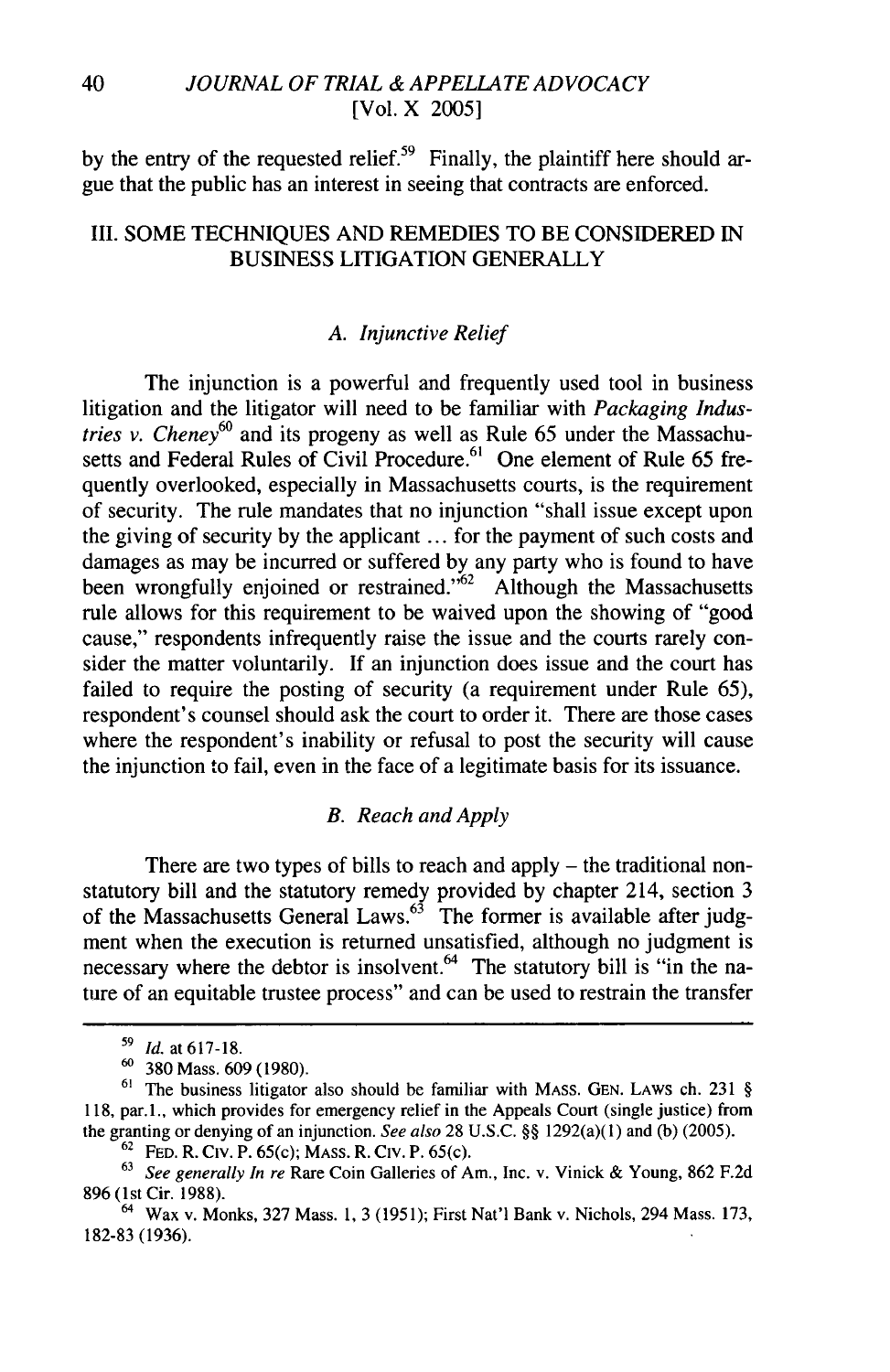of intangible or equitable property in the hands of the debtor or some third party and then, post judgment, to reach and apply the property in satisfaction of the plaintiff's claim.<sup>65</sup> Strictly speaking, however, it is not the statutory action for a reach and apply that creates the equitable lien, but rather the granting of the injunction.<sup>66</sup> As such, the applicant for an injunction will be obligated to demonstrate the four requirements mandated by *Packaging Industries.<sup>67</sup>*

The remedy provided by Massachusetts General Laws chapter 214, section 3(6) is a statutory action whose elements will need to be supported for a plaintiff to prevail on a claim of likelihood of success. The statute requires that there be a "debt" and that the property sought to be restrained must be "unavailable for ordinary attachment or levy."<sup>68</sup> Essentially, a "debt" is a claim for damages, which, although unliquidated, is cable of being ascertained by mathematical calculation.<sup>69</sup> Under this section, a partner may be restrained from withdrawing any portion of his interest in the surplus and profits in his partnership and the same may be reached and applied in satisfaction of a debt; and where a judgment has issued, the business of the partnership may even be enjoined or interrupted.<sup>70</sup> Accordingly, in the hypothetical case above, if the court declines to order the return of the property on the theory that damages are available for the defendant's conversion, $71$  the plaintiff should seek a statutory reach and apply against defendant's interest in the partnership to the value of the converted goods.

#### IV. CONCLUSION

Although the general partnership has somewhat fallen out of favor over the last fifty years, there still exist many good reasons for its use in a business context. For example, unlike the new  $LLC$ <sup>72</sup>, the general partnership has developed a very mature body of jurisprudence that lends a certain

<sup>65</sup> Phoenix Ins. Co. v. Abbott, 127 Mass. 558, 560 (1879); *see also* MASS GEN. LAWS ch. 214, § 3(6) (2005); Michael C. Gilleran, *Massachusetts Prejudgment Security Devices: Attachment, Trustee Process, and Reach and Apply,* 69 MASS. L. REV. 156, 169 (1984).

**<sup>66</sup>** *In re* Osgood, 203 B.R. 865 (Bankr. D. Mass. 1997); *In re* Borofsky, 138 B.R. 345 (Bankr. D. Mass. 1992). The reach and apply vehicle should also be available in federal cases. *See* **FED.** R. Civ. P. 64.

 $^{67}$  380 Mass. 609 (1080).

<sup>68</sup> *In re* Rare Coin Galleries, 862 F.2d at 904.

<sup>69</sup>Garsson v. Am. Diesel Engine Corp., 310 Mass. 618, 621 (1942).

<sup>70</sup>*See also* **MASS. GEN.** LAWS ch. 108A, § 28 (2005).

**<sup>71</sup>**Plaintiff should also consider an application under section 1 of Massachusetts General Laws chapter 214, which provides for equitable replevin. Arguably, the fact that damages may be available for the conversion should not defeat plaintiffs request for a return of the property, if her application is made on behalf of the partnership.

<sup>72</sup> **MASS. GEN.** LAWS ch. 156C (2005).